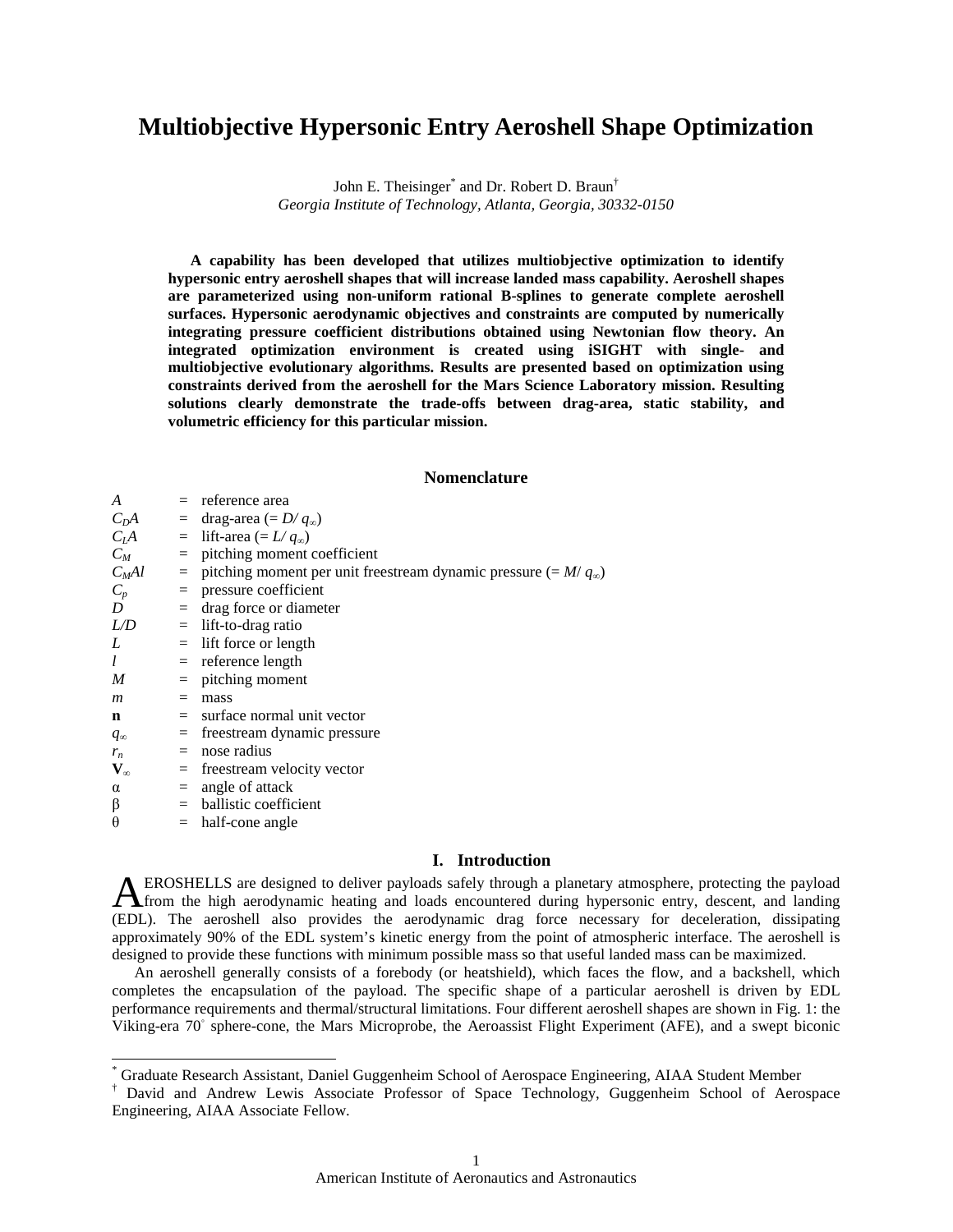design. Primary drivers of these aeroshell designs include drag, stability, nonequilibrium aerothermodynamics, and radiative heating, respectively. This diversity in configurations is a direct result of differing mission and flight systems requirements – that is, form has followed function in every case.



**Figure 1. Various aeroshell shapes. 1-4**

Fundamentally, the drag-area  $(C<sub>D</sub>A)$  represents the amount of drag force that an aeroshell is capable of generating at a given free-stream condition (i.e., *D/q*∞). During the hypersonic EDL phase, this drag force provides the means of deceleration, suggesting that  $C<sub>D</sub>A$  should be maximized for a given system mass  $(m)$ . The ballistic coefficient is an aeroshell performance parameter that embodies this principle, relating inertial and drag forces as shown in Eq.  $(1)$ .

$$
\beta = \frac{m}{C_D A} \tag{1}
$$

A higher β (higher mass per unit drag-area) causes EDL events to occur at lower, denser portions of the atmosphere, reducing landed elevation capability and timeline margin. Additionally, peak heat rate and integrated heat load are higher, causing an increase in the thermal loads that the entry system must be designed to accommodate. Accommodating these loads generally leads to a heavier thermal protection system (TPS) and support structure, reducing the useful landed mass capability of the EDL system. While a high *CDA* can be achieved by making the aeroshell forebody as blunt as possible, static stability must also exist in order to maintain this high-drag attitude. Static stability requires a certain amount of sweep in the aeroshell forebody, in effect making the shape less blunt. This trade-off between drag and stability is fundamental in aeroshell shape design.

Another important aeroshell performance parameter is the lift-to-drag ratio (*L/D*). A body of revolution, symmetric about its forward axis, will have an  $L/D$  equal to zero while flying at a 0° angle of attack (AOA or  $\alpha$ ). A body of revolution flying at a non-zero AOA, or an asymmetric body, however, can produce a non-zero *L/D*. Trim stability can be achieved at this AOA by either offsetting the center of gravity (CG) of the aeroshell or by using an aerodynamic body flap to counteract restoring moments. Once again, it is critical that the aeroshell be statically stable at this trim attitude. Motivations for achieving a non-zero *L/D* aeroshell shape and/or attitude include:

- To relax the allowable approach navigation requirements (i.e., enabling a larger entry corridor).
- To reduce the deceleration loads.
- To mitigate atmospheric density and wind uncertainties.
- To improve landing accuracy.
- To increase parachute deployment altitude, enabling a higher surface elevation landing site or adding timeline margin.
- To execute a plane change or to provide a crossrange capability.

While a non-zero *L/D* has distinct advantages, care must be taken not to shape the aeroshell such that *L/D* is created at the expense of reducing  $C<sub>D</sub>A$  and therefore increasing β. This risk can be seen more clearly in Eq. (2) where  $L/D$  is written in terms of  $C<sub>D</sub>A$ .

$$
L/D = \frac{C_L A}{C_D A} \tag{2}
$$

Fundamentally, the *L/D* required of the aeroshell should be set no higher than that required to satisfy the mission requirements. An ideal aeroshell shape would achieve this specified  $L/D$  while maximizing  $C<sub>D</sub>A$  (thereby minimizing β) and be statically stable at the trim attitude. This enables the aeroshell to perform as needed while sacrificing as little critical drag-area as possible – preserving its capability to deliver a payload to the planetary surface safely and effectively. Such a problem is naturally solved through aeroshell shape optimization.

In addition to these aerodynamic considerations, the aeroshell should have minimum mass so that payload mass can be maximized. The aeroshell structure and TPS weight thus directly impact the capability to deliver certain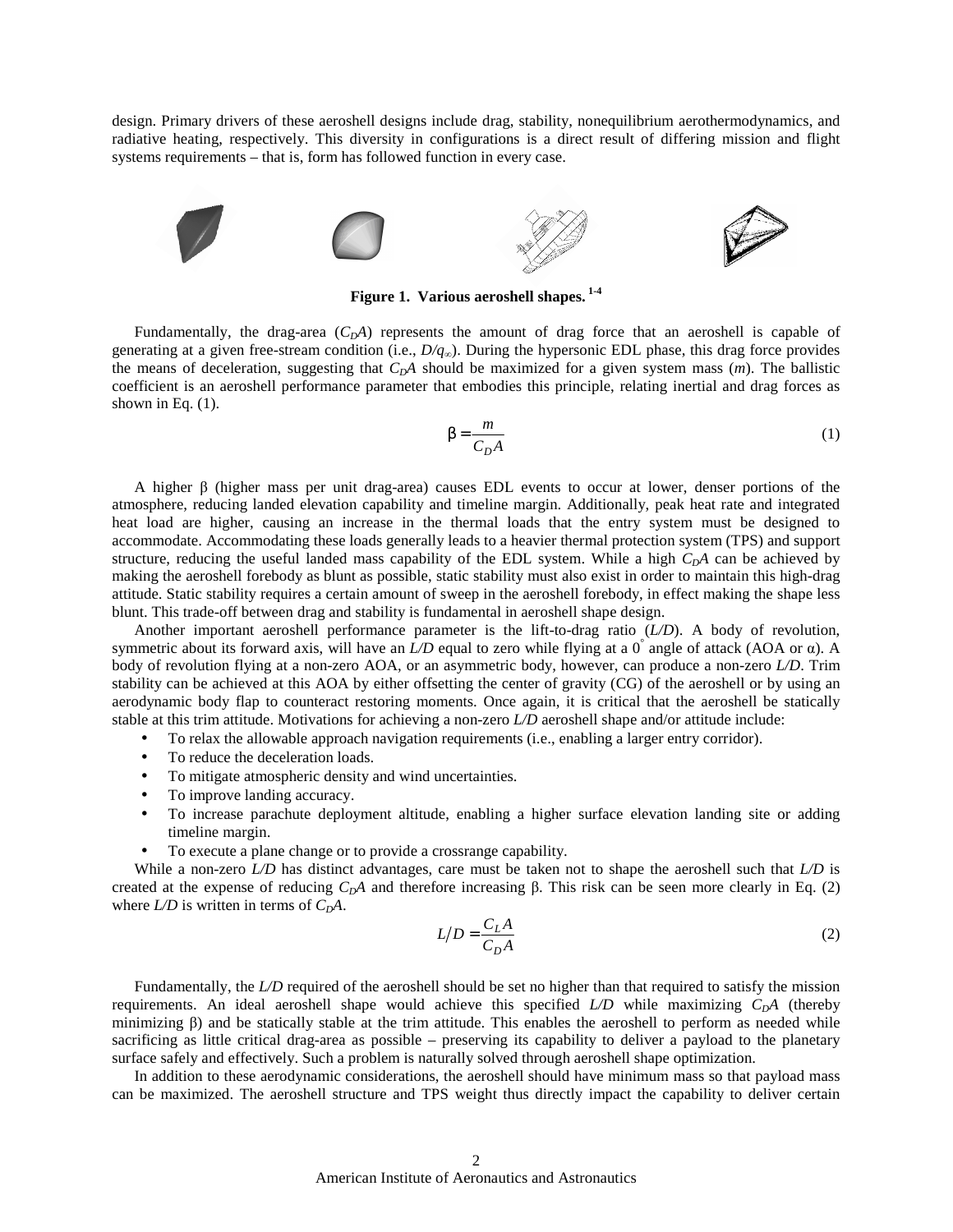landed payload masses. As mentioned previously, minimizing  $β$  will reduce heating; however, this is a trajectory effect and the local aerothermodynamic environment will be defined at every point on the surface by the aeroshell geometry (e.g., local curvature). Other geometric considerations include the volumetric efficiency (affecting payload packaging) and the overall aeroshell size, which must satisfy launch vehicle shroud size restrictions. Ultimately, there are many objectives to be optimized and constraints to be met when considering the shape of an aeroshell.

These objectives cannot be simultaneously optimized to their fullest extent – some level of trade-off will be required. The conflicting nature of these objectives suggests that multiobjective optimization methods be employed that allow the consideration of several objectives simultaneously while satisfying all necessary constraints. Therefore, given a set of mission requirements that define constraints (such as *L/D*, volume, and size), the aeroshell shape can be optimized in a multiobjective sense.

#### **II. Methodology**

This work is separated into three main components: hypersonic aerodynamic analysis, shape parameterization, and multiobjective optimization. The following sections detail each component and discuss how these components were integrated to create the capability to perform multiobjective aeroshell shape optimization at the conceptual design level.

#### **A. Hypersonic Aerodynamics**

Routines were coded in MATLAB to determine the aerodynamic quantities for a given shape using basic Newtonian impact theory. Sideslip is not modeled; aeroshells are only allowed to vary in AOA. Aeroshells are required to be symmetric across the pitch plane, forcing the rolling and yawing moments to be zero for all angles of attack. In locating the center of gravity (CG) of the aeroshell, a uniform packaging density is assumed, which effectively places the axial CG location at the volume centroid of the aeroshell. The lateral CG offset required to trim an aeroshell is determined based on the computed forces and moments about this centroid. Static longitudinal stability is assessed using a finite difference calculation of the pitching moment about the offset CG to calculate this derivative. Lateral and directional stability are not considered in this work, nor is dynamic stability. Note that a constant *Cp,max* value of two was used in all aerodynamic analyses, consistent with the assumptions of basic Newtonian impact theory. Employing modified Newtonian aerodynamics will not affect the aerodynamic trends associated with aeroshell shape changes unless trajectory coupling is included in the optimization. However, even in these cases, the hypersonic aerodynamic characteristics of the aeroshell will only be a weak function of trajectory due to the Mach number independence principle. Therefore, this work is a fitting application for straight Newtonian flow theory.

#### **B. Shape Parameterization**

The proper choice of shape parameterization is that which yields an appropriate mix of design freedom and computational efficiency. In terms of optimization, it is most computationally efficient to keep the number of design variables to a minimum; however, more design freedom typically requires a larger number of design variables. Because aeroshell shapes can vary in complexity based on design requirements, the goal here is to select an aeroshell shape parameterization that will allow for sufficient design freedom with a minimum number of design variables. The following shape parameterizations were explored: analytic shapes, spline surfaces of revolution, and general spline surfaces.

### *1. Analytic Shapes*

Analytic shapes provide the ability to define an aeroshell shape in terms of a few geometric parameters, minimizing the number of design variables for optimization while allowing for smooth, manufacturable, and realistic shapes to be designed and analyzed. The main drawback to this approach is its lack of design freedom: aeroshell shapes are inherently restricted to a specific family, greatly limiting the variety and generality of possible designs. A priori, there is no reason to expect an optimal aeroshell shape to take a strictly analytic form for the general design problem.



For example, the sphere-cone forebody is parameterized in terms of four design variables: the nose radius  $(r_n)$ , cone angle  $(\theta)$ ,

**Figure 2. Sphere-cone forebody shape.** 

maximum diameter  $(D)$ , and the AOA  $(\alpha)$ , as shown in Fig. 2. A representative sphere-cone forebody is also shown in this figure. Typically, the backshell that completes this aeroshell is conical or a combination of several conical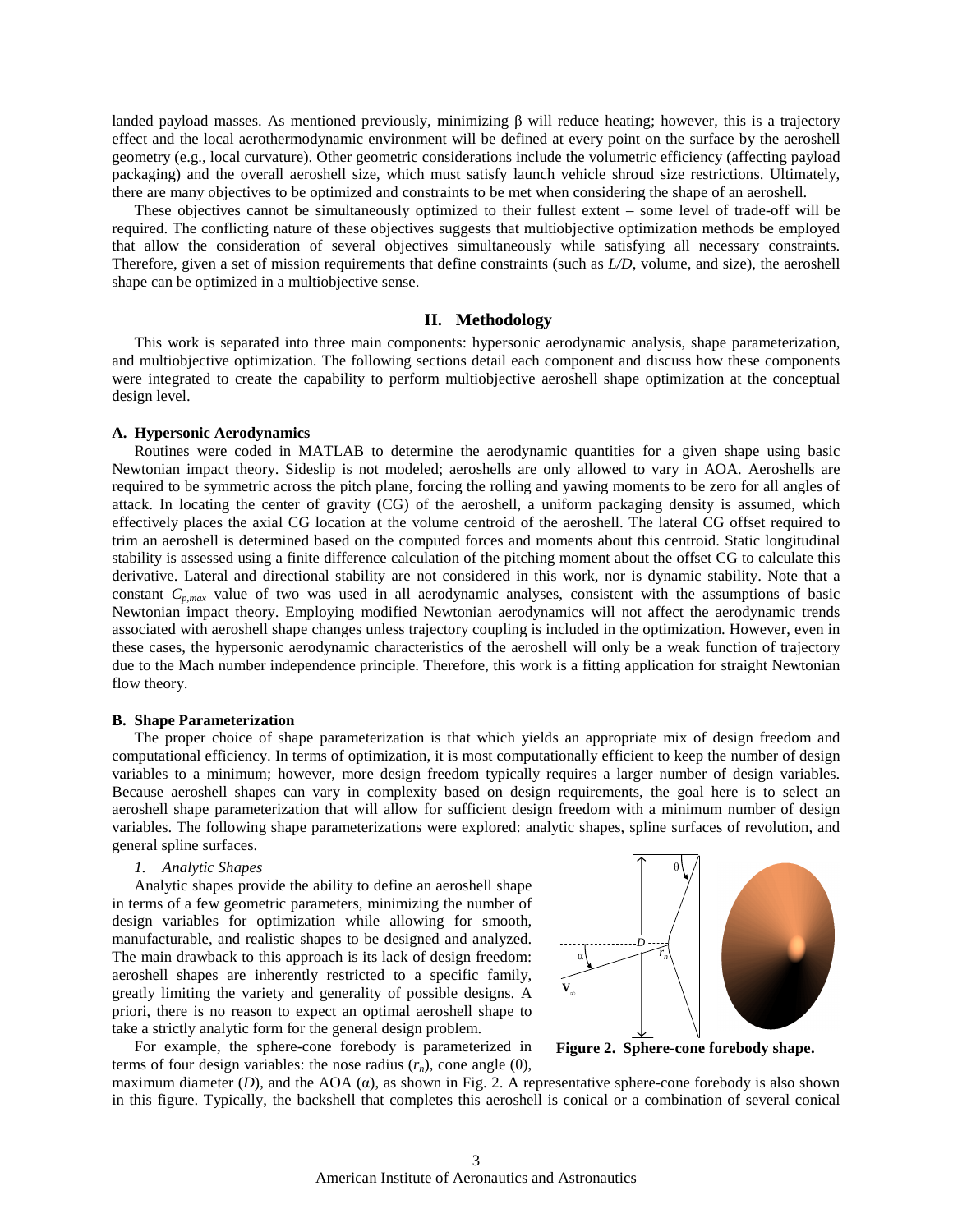frustums; however, some designs have even employed hemispherical shells (see Fig. 1). Additionally, a finite shoulder radius must be included as a shape parameter to join the forebody and backshell and complete the overall aeroshell. In total, such an aeroshell parameterization would involve roughly half a dozen design variables.

## *2. Spline Surfaces of Revolution*

To expand the range of possible shapes, forms with increasing levels of geometric control are implemented. The first improvement is to examine aeroshells represented as surfaces of revolution (SORs). An axial profile is first created from a series of control points confined within certain axial bounds. This limited range of motion prevents control points from crossing and producing twisted shapes. Additionally, generating a closed body with a specified length requires a completely fixed point at the nose of the profile and an axially-fixed point at the end of the profile, respectively. Such an arrangement is shown in Fig. 3.



**control points.** 

Once control points are positioned, a specific curve representation describes the SOR profile. The axial profile is then rotated by 360° about the centerline to form an axisymmetric surface. The most basic method for generating axial profiles is a direct-mesh approach in which the profile is represented by a linear interpolation of the control points. The direct-mesh SOR is an intuitive choice because the profile simply connects the control points. However, this approach results in faceted shapes, which may be undesirable for general shape design and optimization. In order to approximate a smooth profile, a large number of control points would be required, a circumstance which becomes computationally burdensome for optimization routines. In order to allow for smooth axial profiles without adding a large number of control points, a functional curve form is used. A parametric curve is ideal because parametric forms have the ability to represent bounded and closed curves.

B-spline curves are parametric curves that are defined by weighting a given set of control points with parametric basis functions. As such, B-spline curves are defined through the placement of control points and the definition of a knot vector, which dictates the parameter ranges over which each control point has an influence. An advantage of using the B-spline formulation is the convex hull property, which ensures that the curve will lie entirely within the polygon created by the control points. Additionally, the variation-diminishing property dictates the maximum amount of curve oscillation within the convex hull. Given these two properties, the designer can readily predict the shape of a curve based on its control polygon.

While SORs can be used to represent analytic shapes that are axisymmetric, such as the sphere-cone forebody, they also allow a broad range of other, non-analytic shapes. The control points, along with the AOA, are the design variables used for shape optimization. Despite the significant improvement in design freedom over analytic shapes, all SOR aeroshell shapes will be axisymmetric. Again, there is no reason to expect an optimal aeroshell shape to be strictly axisymmetric for the general design problem.

## *3. General Spline Surfaces*

Rather than simply look to families of non-axisymmetric cross sections, a surface representation was sought that has the capability to treat the aeroshell as a closed, free-form surface for shape design. To this end, non-uniform rational B-spline (NURBS) surfaces were implemented.

 A bi-parametric, cubic by quadratic NURBS surface formulation was found to give the desired amount of design flexibility for roughly 20 design variables, including AOA. Shifting from a spline SOR to a spline surface formulation introduces several additional considerations. First, the control points defining the surface must each now be confined to a three-dimensional range of coordinates in order to prevent twisted shapes from being generated. This is a natural extension of the axial bounds placed on the control points used to generate axial profiles for the SORs. Only half of the aeroshell surface needs to be defined since bi-lateral symmetry (across the pitch plane) is strictly enforced. Control points are distributed axially from the apex of the aeroshell forebody to the apex of the aeroshell backshell, generating five convex axial control point profiles that define one half of the aerohsell. The

forebody and backshell apex can be moved anywhere vertically along the forebody and backshell of the aeroshell, respectively. A NURBS surface is therefore defined by multiple axial profiles rather than a single profile as in the SOR case. The fact that NURBS can represent conic sections and quadric surfaces exactly provides one particular advantage in terms of constraint enforcement. Each cross-section is constrained within a circular envelope, which limits the maximum radius of the aeroshell along its entire length. Thus, the constraint on aeroshell



**Figure 4. NURBS surface front, oblique, and side views.**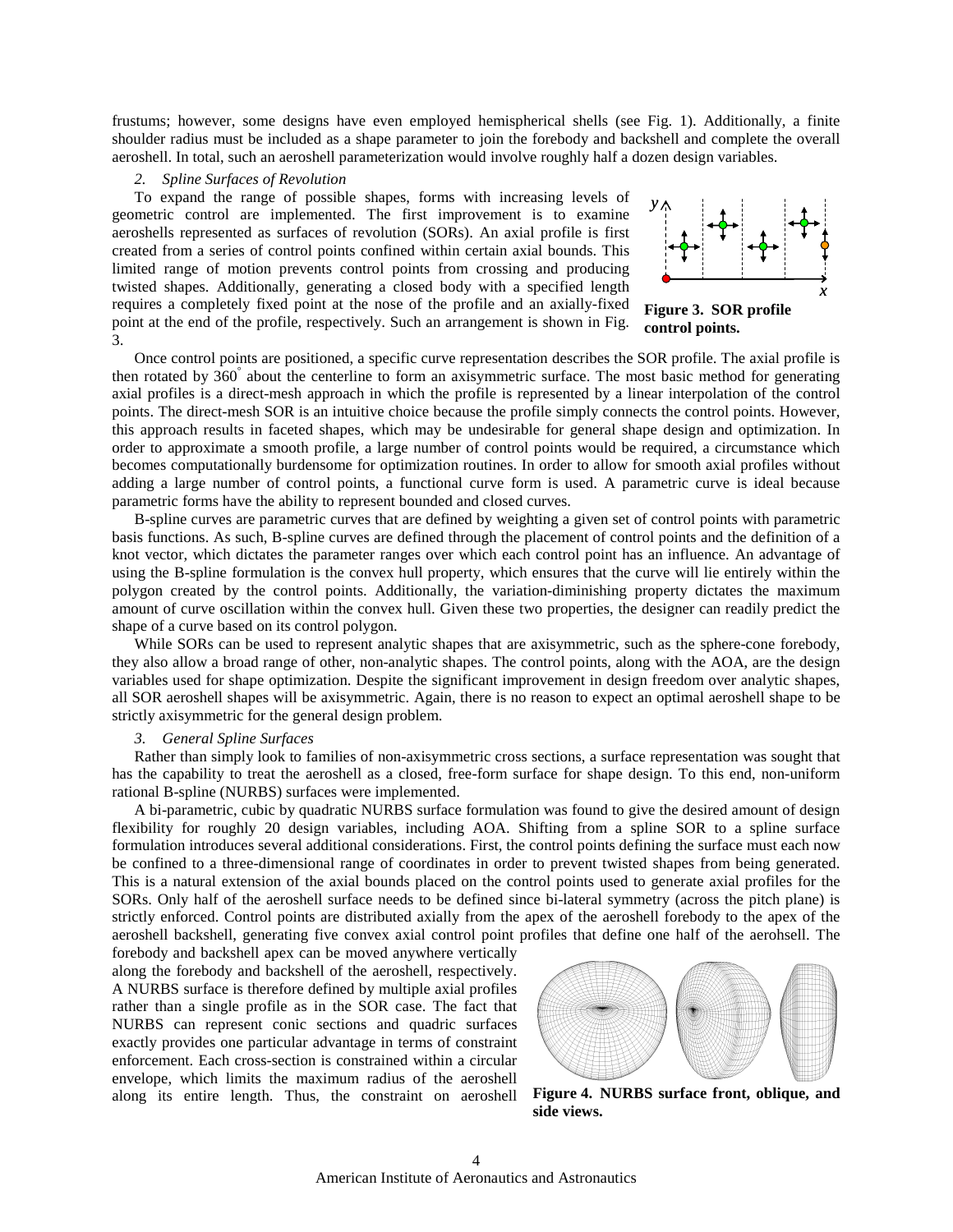packaging within the launch vehicle shroud can easily be accommodated via the NURBS representation. Once a maximum length and a maximum radius are defined, control point placement yields a complete aeroshell surface. An arbitrary NURBS surface generated based on this framework is shown in Fig. 4.

#### **C. Multiobjective Aeroshell Shape Optimization**

As discussed previously, the overarching objective is to maximize the aeroshell *CDA* while achieving a specified *L/D*. However, if  $C<sub>D</sub>A$  were to be maximized unchecked, the result would be the trivial solution of a flat plate at an angle of attack. The impact of maximizing  $C<sub>D</sub>A$  on other aeroshell characteristics, some brought in by other disciplines, must be considered concurrently. Such a need requires multiobjective optimization. In addition to dragarea, the static longitudinal stability, packaging, and overall system mass of the aeroshell are all potential objectives for aeroshell shape optimization.

#### *1. Aerodynamic Objectives and Constraints*

As previously outlined, Newtonian impact theory is used to determine the *Cp* distribution over the entire aeroshell surface for a given AOA. After numerical integration, the *CDA* and *CLA* are obtained for the aeroshell and *L/D* is computed using Eq. (2). Similarly, *CMAl* is obtained directly through numerical integration over the aeroshell surface mesh, referenced to the centroid of the aeroshell. From this value of  $C_M A l$ , the lateral CG offset that is required to trim the aeroshell at this AOA is computed. Based on this offset CG, a central finite difference calculation is made in order to determine the derivative of *CMAl* with respect to AOA: (*CMAl*)α. Using the convention of positive pitching moment being nose-up, a negative value of (*CMAl*)α is required for static longitudinal stability. Any of these quantities can then be used as aerodynamic objectives or constraints in performing aeroshell shape optimization. The current motivation prescribes an optimization problem in which  $L/D$  is used as a constraint,  $C_D A$ is maximized, required lateral CG offset is minimized (in absolute value), and static stability is maximized by minimizing the quantity  $(C_M A I)_{\alpha}$ .

## *2. Geometric Objectives and Constraints*

Other objectives and constraints, such as volume, volumetric efficiency and aeroshell mass due to structure and TPS require analysis of the aeroshell geometry. Once the aeroshell geometry has been defined and represented numerically, volume and surface area can easily be computed. A constraint on volume can then be checked directly, while additional objectives can be derived from other combinations of aeroshell volume and surface area. The goal in formulating objectives for structural mass and TPS mass is to match the trends associated with changes in aeroshell shape.

The structural mass of an aeroshell will be directly proportional to the size of the aeroshell – particularly the surface area. Also, since an aeroshell is essentially a pressure vessel, the more its shape deviates from spherical, the more internal support structure will be required for rigidity. For a similar reason, aerodynamic moments imposed on lifting aeroshells will require additional internal structural supports. Therefore, structural mass will be inversely proportional to the volumetric efficiency, defined in Eq. (3), where *V* is the aeroshell volume and *S* is the aeroshell surface area.<sup>8</sup>

$$
\eta_V = \frac{6\sqrt{\pi V}}{S^{3/2}}\tag{3}
$$

Note that  $\eta_V$  is maximized at unity for a sphere, which is the aeroshell shape with the best volumetric efficiency. As such, slender aeroshell shapes will have a lower  $\eta_V$  and therefore a larger structural mass than blunt aeroshells. Additionally, lower  $\eta_V$  indicates a poorer ability to package payload into the aeroshell.

In the current work, an objective related to TPS mass is not included, although it is assumed that maximizing  $C<sub>D</sub>A$  (thereby reducing β) will reduce heating. The TPS mass of an aeroshell is directly proportional to (1) the heat rates and heat load encountered during entry, and (2) the wetted surface area of the aeroshell. The total heat rate consists of a convective and a radiative heat rate component. At the stagnation point, these heat rates are proportional to the effective nose radius of the aeroshell and the shock stand-off distance at the stagnation point, respectively. Note that a larger effective nose radius reduces the convective heating component, but increases the shock stand-off distance, therefore increasing the radiative heating component. In terms of minimizing the total heat rate, these two components generally conflict; however, in most robotic missions the convective heat rate dominates, allowing focus to be placed on maximizing the effective nose radius of the aeroshell. For very high-speed Earth entries, such as return from the moon, radiative heating has a more significant impact and must be considered in the design of the aeroshell shape. Both the wetted surface area and the effective nose radius will depend on the specific shape of the aeroshell and its attitude during trimmed flight. Note that using Newtonian impact theory, none of the aeroshell surface area that lies in the shadow region is considered wetted by the flow; however, in reality, even this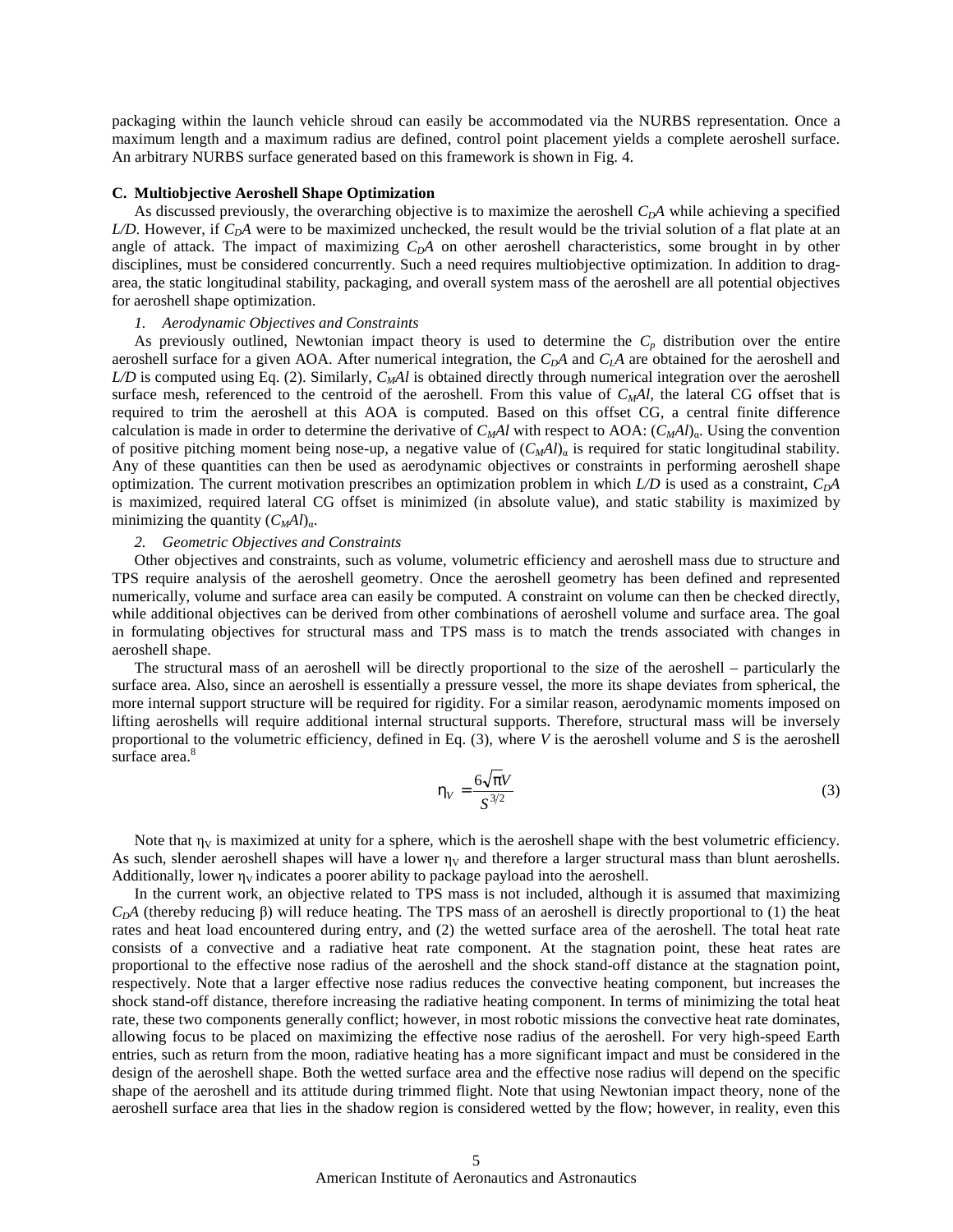portion of the aeroshell would be exposed to aerodynamic heating and would require thermal protection. Additionally, a calculation of surface curvature would be required to capture trends in local heat rates associated with shape change, particularly for a slender, lifting configuration

Because these objectives conflict, multiobjective optimization techniques may be applied to consider several objectives simultaneously while satisfying all necessary constraints. Given a set of mission requirements that define constraints (such as *L/D*, volume, and size), the aeroshell shape can be optimized in a multiobjective sense. The design variables are the locations of the control points of the NURBS surface and the AOA. The range of possible solutions is limited by size and volume constraints. Terms that represent the CG offset, static stability, and aeroshell structure and TPS masses are included as objectives to minimize the CG offset required for static trim, maximize the static stability, and minimize the mass of the aeroshell, respectively. The iSIGHT software by Engineous is used to create the environment for aeroshell shape optimization, taking advantage of its built-in version of the NSGA- $II^9$ multiobjective genetic algorithm. Within this integrated environment are MATLAB modules that were developed to perform shape generation, aerodynamic analysis, and objective function evaluation.

Using this integrated optimization environment, Pareto fronts can be generated for any combination of conflicting objectives. Note that if a pair of objectives does not conflict, then the dimensionality of the objective space can be reduced by eliminating one of those objectives from the multiobjective optimization. Along the Pareto front are designs for which no single objective can be improved without degrading another. With such solutions in hand, the designer can quantify the trade-offs between the various designs in terms of the objectives.

## **V. Results**

The Mars Science Laboratory (MSL) aeroshell was chosen as a baseline with which to explore the capabilities developed in this work. Aerodynamic and geometric constraints were derived from published MSL geometry and mission requirements.<sup>9</sup>

An analytic, MSL-derived aeroshell is shown in Fig. 5, along with parameters computed from a Newtonian hypersonic aerodynamic analysis. It has a  $70^{\degree}$  spherecone forebody with a conical backshell, designed to fly at a non-zero AOA, thereby producing an *L/D* of 0.24. Note that the actual MSL backshell has a biconic geometry – the single conical frustum used here has an equivalent volume. There is a maximum-diameter constraint of 4.5 m dictated by the diameter of the launch vehicle fairing and the size of the integration and test facilities at the Jet Propulsion Laboratory. An equivalent aeroshell volume requirement of approximately  $18 \text{ m}^3$ was determined from the present MSL design. A maximum-length constraint was determined based on the length of the MSL aeroshell, with a forebody length of approximately 0.75 m and a backshell length of approximately 2 m. Thus, an optimized aeroshell is required to fit within a 4.5-m diameter by 2.75-m circular cylinder, have a volume of 18  $m^3$ , and achieve an  $L/D$  of 0.24.



**Figure 5. Analytic baseline aeroshell.** 

All of these constraints are to be met by the multiobjective optimization problem; however, equality constraints can cause difficulty in producing a diverse set of feasible, Pareto-optimal solutions. Population-based, evolutionary multiobjective algorithms – like NSGA-II – are fundamentally unconstrained optimization algorithms. Equality constraints in a multiobjective optimization problem require the optimizer to locate individual solutions that have very specific characteristics. Additionally, the solutions that meet these strict criteria must be non-dominated with respect to one another in order to form a Pareto-optimal set. If the equality constraints are difficult to meet – that is, if feasible solutions are widely dispersed over the design space – the result is likely to be an entire population of Pareto-optimal solutions that are crowded around a single design, deviating only within the allowable constraint violation tolerances. To avoid this issue, each equality constraint can be converted into two inequality constraints, with an acceptable margin added to the desired constraint value. In this work, the MSL-derived volume and *L/D* equality constraints were both relaxed by 10% of the original equality constraint value. In particular, volume was constrained between 18 m<sup>3</sup> and 19.8 m<sup>3</sup> and  $LD$  was constrained between 0.24 and 0.264.

In order to highlight the trade-offs associated with this particular application, the following three objectives were emphasized for aeroshell shape optimization: drag-area, static stability, and volumetric efficiency. The analytic baseline aeroshell shown in Fig. 5 was analyzed using the same Newtonian aerodynamics routine that would be employed for optimization. First, the trim AOA required to produce an *L/D* of 0.24 was determined. At this trim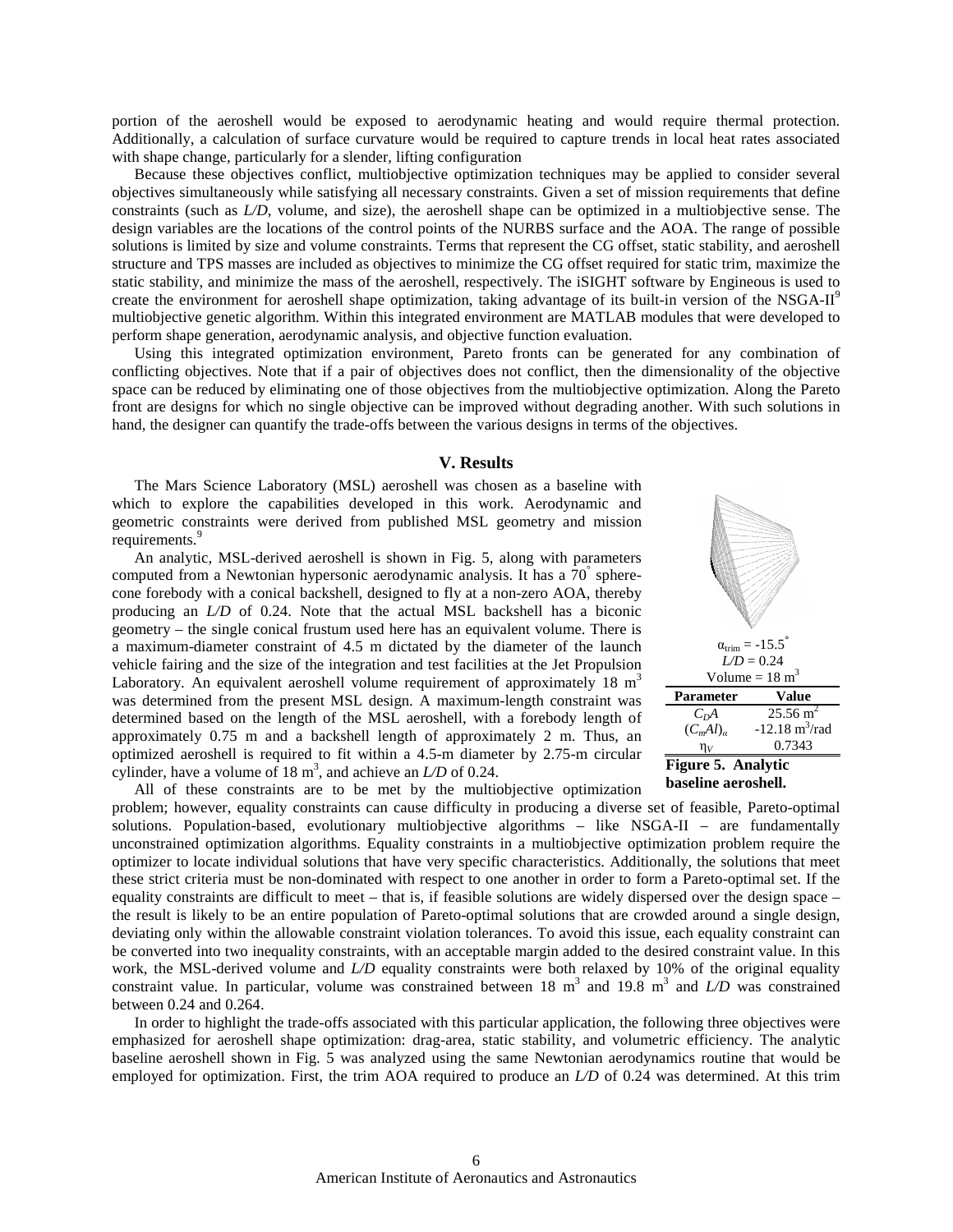AOA, the drag-area, static stability derivative, and volumetric efficiency were computed. These values then served as a baseline against which to compare solutions produced through optimization.

## **A. Single Objective Optimization**

Initially, optimal solutions were computed using a single objective genetic algorithm within iSIGHT in order to investigate the bounding cases for these three objectives. Figure 6 shows the results from the three single objective optimizations and includes comparisons to the analytic baseline that is shown in Fig. 5.

The maximum drag-area solution (see Fig. 6a) resulted in an aeroshell with a flat plate forebody, as expected. The aeroshell trims at an AOA that produces the required *L/D* and then the backshell fulfills the volume constraint. Since a Newtonian aerodynamic analysis is performed, the actual shape of the backshell is arbitrary as long as its size satisfies the volume constraint. This solution also gives the maximum improvement in drag-area that we can expect over the analytic baseline. The increase in drag-area of approximately 14% translates into a decrease in β by the same percentage, as shown by Eq. (1) for a given *m*. Both the static stability and the volumetric efficiency have worsened relative to the analytic baseline, with the largest adverse impact being on stability (drag has been improved to the point that this aeroshell is statically unstable).

The aeroshell that maximizes static longitudinal stability will have the largest negative value of  $(C_M A L)$ <sup>a</sup> since this quantity takes on a negative value for statically stable configurations. Figure 6b shows the solution obtained from the single objective optimization to maximize static stability. Contrary to the maximum drag-area solution, the bulk of the volume has been shifted into the forebody, giving the aeroshell a more slender, swept character. As expected, the two ignored objectives have worsened relative to the analytic baseline. The resulting drag-area decrement translates directly into an approximately 30% increase in β for a given *m*.

Finally, the solution for maximizing the volumetric efficiency alone is shown in Fig. 6c. Because the volume of the aeroshell is set as a constraint, maximizing the volumetric efficiency is equivalent to minimizing the surface area of the aeroshell (see Eq. (3)). The resulting solution has a very high volumetric efficiency that is achieved through the ellipsoidal shape of the aeroshell. Furthermore, the optimizer is able to achieve a higher volumetric efficiency at the lower end of the volume constraint  $(18 \text{ m}^3)$  Note that while a sphere aeroshell would have the maximum volumetric efficiency, the *L/D* constraint forces deviation from an actual sphere. A right, circular cylinder would be the aeroshell with the minimum volumetric efficiency in the current design space. Once again, the other two objectives have been significantly worsened by optimizing only a single objective.



**Figure 6. Solutions for single objective optimizations (aeroshell meshes are shown coarse for clarity).** 

## **B. Multiobjective Optimization**

As shown using single objective optimization, the chosen objectives conflict in terms of finding an optimal aeroshell shape. For such conflicting objectives, many optimal solutions exist until explicit preferences are defined for each objective. In terms of design selection, it is best to have in hand the set of Pareto-optimal solutions that quantify the trade-offs between objectives. The solutions obtained in the previous section represent extremes along these Pareto fronts. Using a multiobjective genetic algorithm in iSIGHT (NSGA-II), sets of Pareto-optimal solutions were generated for each pair of objectives. Each Pareto-optimal set of solutions is shown below in Figs. 7-10, along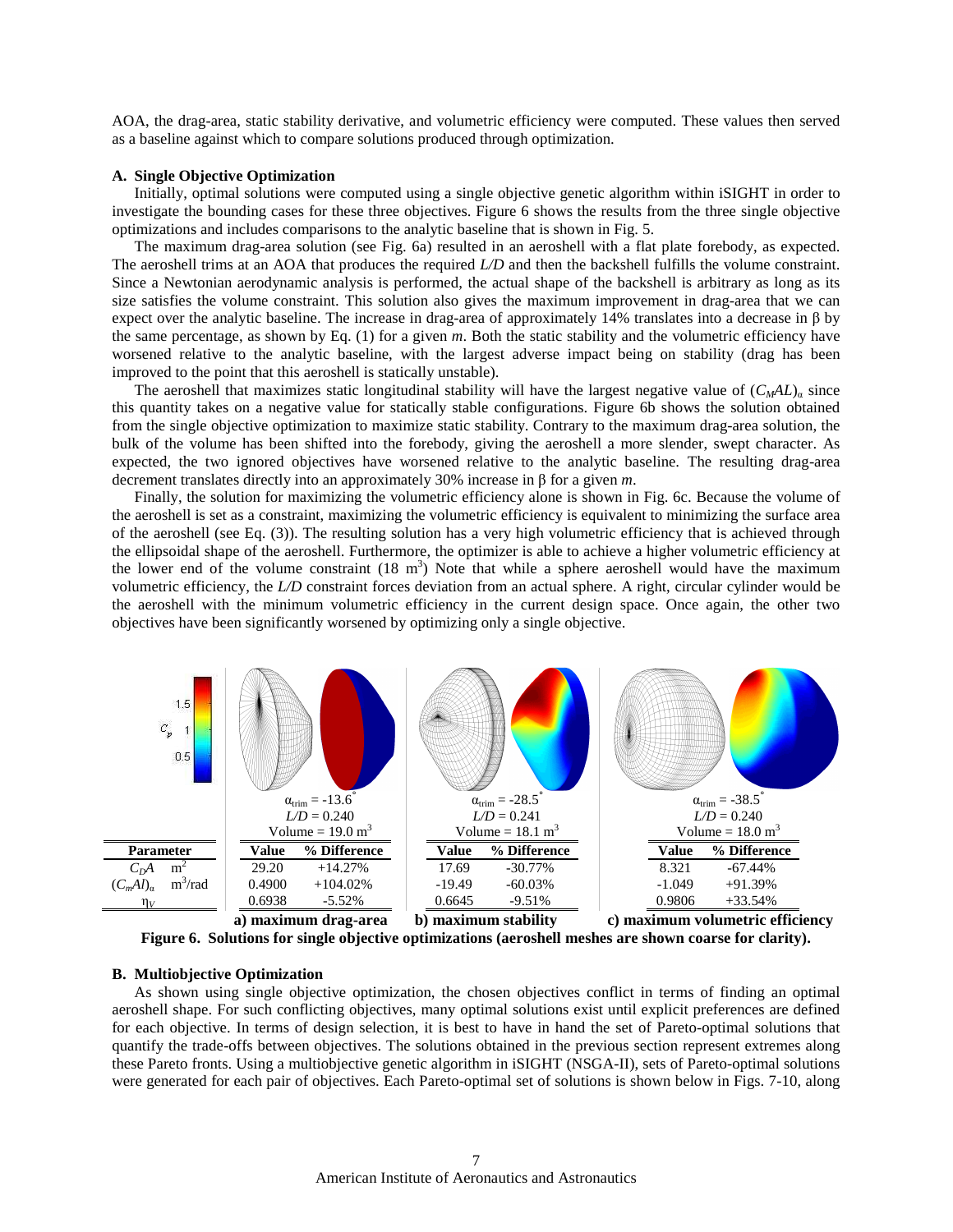with the single objective optimization results and the analytic baseline for comparison. For each pair of objectives, an arrow indicates the direction of overall improvement.

Figure 7 shows the Pareto-optimal set of solutions that simultaneously maximizes aeroshell drag-area and static stability. (Recall that static stability is increased as  $(C_M A_l)_\alpha$  becomes a larger negative value.) Starting with the maximum static stability solution and moving rightward along the Pareto front, static stability is given up for an improvement in drag-area. This trade-off is gradual at first, but then increases rapidly until the maximum drag-area solution is reached. In terms of aeroshell shape, the trade-off of static stability for drag-area is due to a gradual blunting of the forebody and an attendant shift of volume into the backshell. Note that the analytic baseline does not lie along the Pareto front – it is a solution that is dominated by all the other Pareto-optimal solutions. A 90° arc drawn from the analytic baseline solution toward the Pareto front illustrates that Pareto-optimal solutions within this arc yield an improvement in *both* objectives over that of the analytic baseline.

Figure 8 shows the Pareto-optimal set of solutions that simultaneously maximizes aeroshell drag-area and volumetric efficiency. Compared to the Pareto front in Fig. 7, this Pareto front extends over a much larger range of drag-area values. In general, the sacrifice in drag-area required to obtain aeroshells with maximum volumetric efficiency is much greater than the sacrifice in drag-area required to obtain aeroshells with maximum static stability. In terms of aeroshell shape, aeroshells with high volumetric efficiency tend to lack broad, flat surface areas that are characteristic of aeroshells with high drag-area. Consequently, aeroshells with higher volumetric efficiency have a lower drag-area. Once again, there is again a segment of the Pareto front within which an improvement can be made to both the drag-area and volumetric efficiency, relative to the analytic baseline aeroshell (as indicated by the 90° arc drawn).

Finally, Fig. 9 shows the Pareto-optimal set of solutions that simultaneously maximizes aeroshell volumetric efficiency and static stability. The trade-off in static stability for increasing volumetric efficiency is similar to that for increasing drag-area, with approximately the same range of static stability covered in both cases. In terms of aeroshell shape, starting from an aeroshell with high static stability, increasing volumetric efficiency will cause expansion of both the forebody and backshell. Similar to when drag-area is increased, the shift of volume to the backshell has a destabilizing effect. As shown by the 90° arc drawn, there are solutions along the Pareto front which provide improvement in both volumetric efficiency and static stability, relative to the analytic baseline aeroshell.



**Figure 7. Pareto-optimal solutions for maximizing drag-area and maximizing stability.**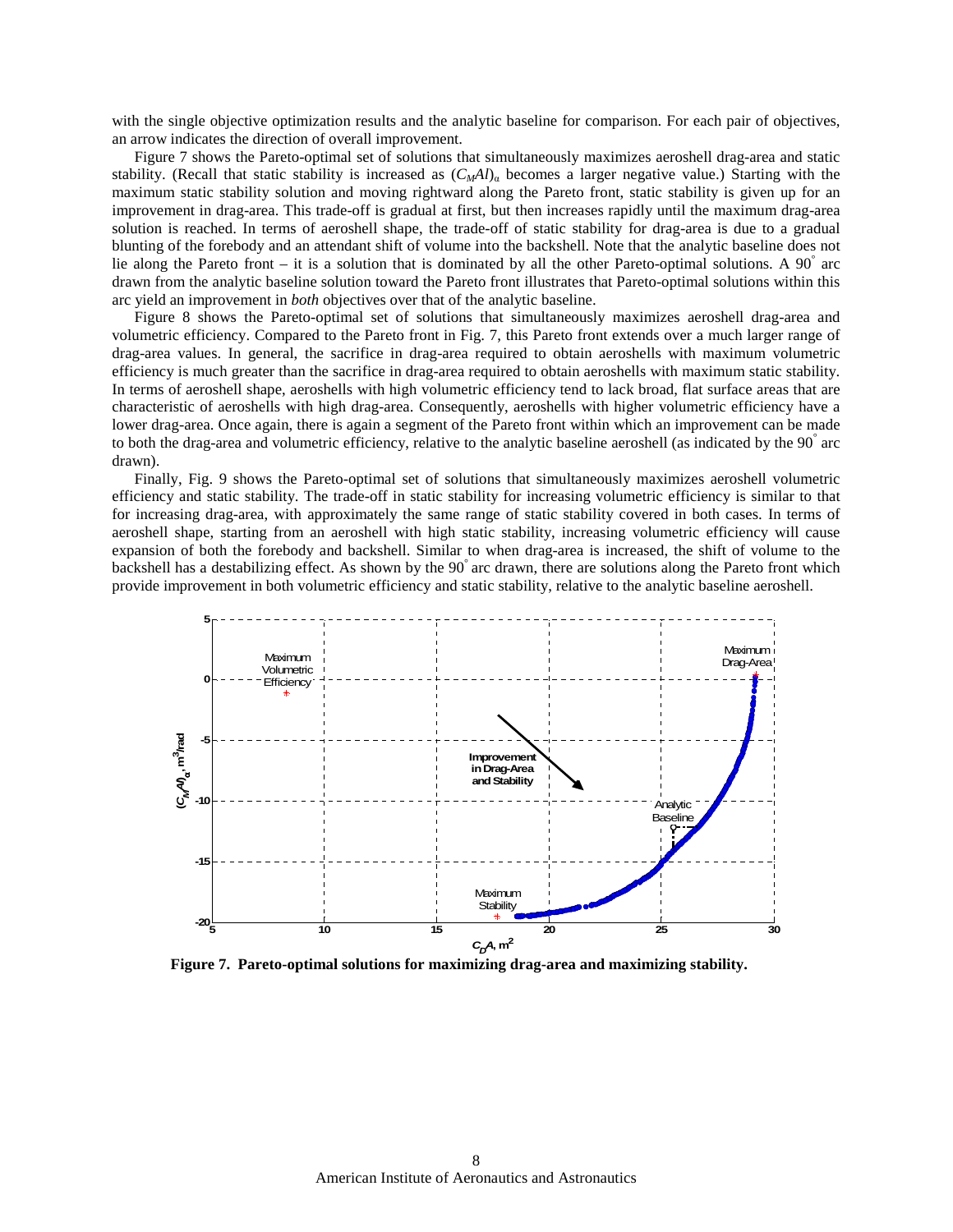

**Figure 8. Pareto-optimal solutions for maximizing drag-area and maximizing volumetric efficiency.** 



**Figure 9. Pareto-optimal solutions for maximizing volumetric efficiency and maximizing stability.** 

As previously indicated, there is a segment along each Pareto front that contains solutions providing improvement in both objectives, relative to the analytic baseline shown in Fig. 5. In order to investigate this aspect of the objective space, a single design was selected from each Pareto front segment and the three resulting designs are shown in Fig. 10. As in Fig. 6, the objectives for each aeroshell are compared to that of the analytic baseline through a percent difference. The design in Fig. 10a shows an improvement in both drag-area and static stability, with greater improvement in static stability. Relative to the analytic baseline, the forebody has been blunted slightly and the backshell has gotten shallower – increasing both the drag-area and static stability, respectively. Note that the volumetric efficiency has been degraded. Figure 7 shows that if the static stability was made no worse than that of the analytic baseline, the drag-area could be increased by approximately 4% – a magnitude that would likely decrease once other objectives are considered. Next, Fig. 10b shows an aeroshell that provides an improvement in both drag-area and volumetric efficiency. Compared to the analytic baseline, this aeroshell has a blunter forebody that increases drag-area and a backshell with a more rounded character that serves to increase the overall volumetric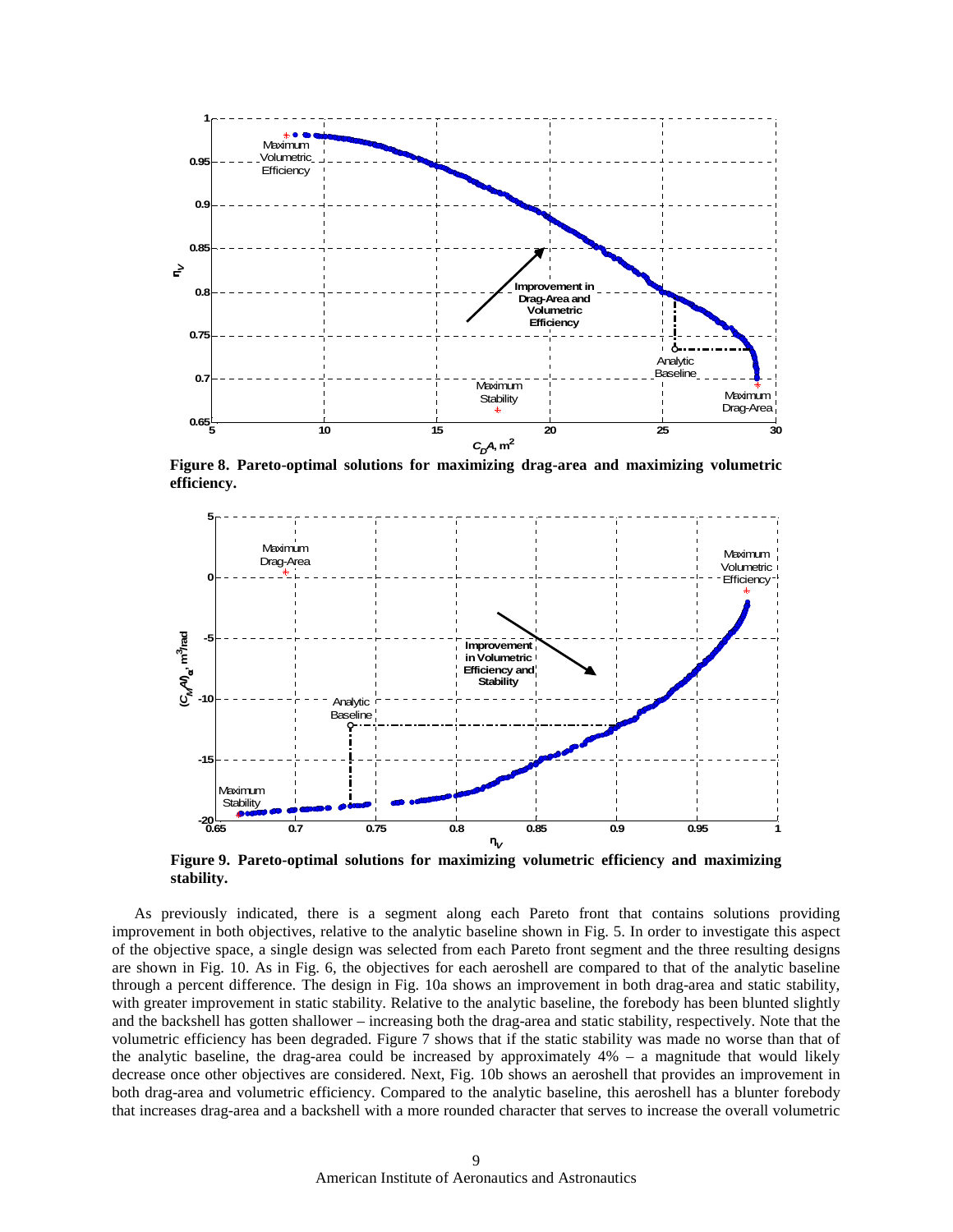efficiency. Note that a portion of this increased volumetric efficiency is likely due to the increase in volume: this aeroshell has reached the upper limit of that constraint, set at  $19.8 \text{ m}^3$ . The static stability of this aeroshell has been degraded rather significantly compared to the analytic baseline. Finally, Fig. 10c shows an aeroshell that provides simultaneous improvement in both volumetric efficiency and static stability. The drag-area has been degraded significantly as volume has been shifted into the forebody, thus providing greater static stability, better volumetric efficiency, but less surface area that is blunt to the freestream. The backshell is shallow and swept – a hybrid of the two backshells shown in Figs. 10a and 10b – since stability and volumetric efficiency are the primary drivers of backshell shape. Note, once again, that the volume of the aeroshell has approached the upper boundary of the volume constraint, providing some of the improvement in volumetric efficiency over the analytic baseline. Overall, however, the internal volume is being used more efficiently in terms of Eq. 3.



**Figure 10. Pareto-optimal solutions representing simultaneous improvement in pairs of objectives.** 

From the above discussion, it is clear that designs exist which offer improvement over the analytic baseline in terms of each pair of objectives. The natural progression is then to determine whether designs exist which offer improvement in all three objectives. This question was answered by performing multiobjective optimization using all three objectives with three additional inequality constraints: each objective was required to provide a performance at least as good as that of the analytic baseline design shown in Fig. 5. Figure 11 displays the results of this optimization, along with an example design from this set of solutions. Each solution represents an improvement over the analytic baseline in terms of all three objectives and is Pareto-optimal with respect to every other solution. Based on Fig. 11, the trade-offs among the three objectives are consistent with the trade-offs identified by optimizing each pair of objectives independently. The strongest trade-off here is between drag-area and static stability: for a given volumetric efficiency, the decrease in static stability as drag-area increases is greater than the decrease in static stability as volumetric efficiency increases at a given drag-area. Further investigation into these results showed that most of the improvements in volumetric efficiency corresponded to an increase in volume – essentially, the optimizer exploited the flexibility built into the volume constraint. The example solution shown in Fig. 11 has a volume close to that of the analytic baseline and shows a small improvement in all three objectives. The aeroshell forebody is similar to that of a spherical segment, but has a slightly elliptical contour near the nose. The backshell is more rounded and shallower than that of the analytic aeroshell, providing greater static stability and volumetric efficiency. The Pareto set shows that, approximately, a 4% increase in drag-area is expected to be the maximum achievable improvement over the analytic baseline without degrading the other objectives. This result is consistent with the maximum achievable improvement in drag-area that was predicted from Fig. 7. Correspondingly, the maximum improvement in static stability is expected to be approximately 12.5% and the maximum improvement in volumetric efficiency is expected to be approximately 6%. As shown in Fig. 11, many (Paretooptimal) solutions exist that provide improvements intermediate to these expected maxima – the selection of a particular compromise solution will depend on the preferences of the designer and the specific mission requirements.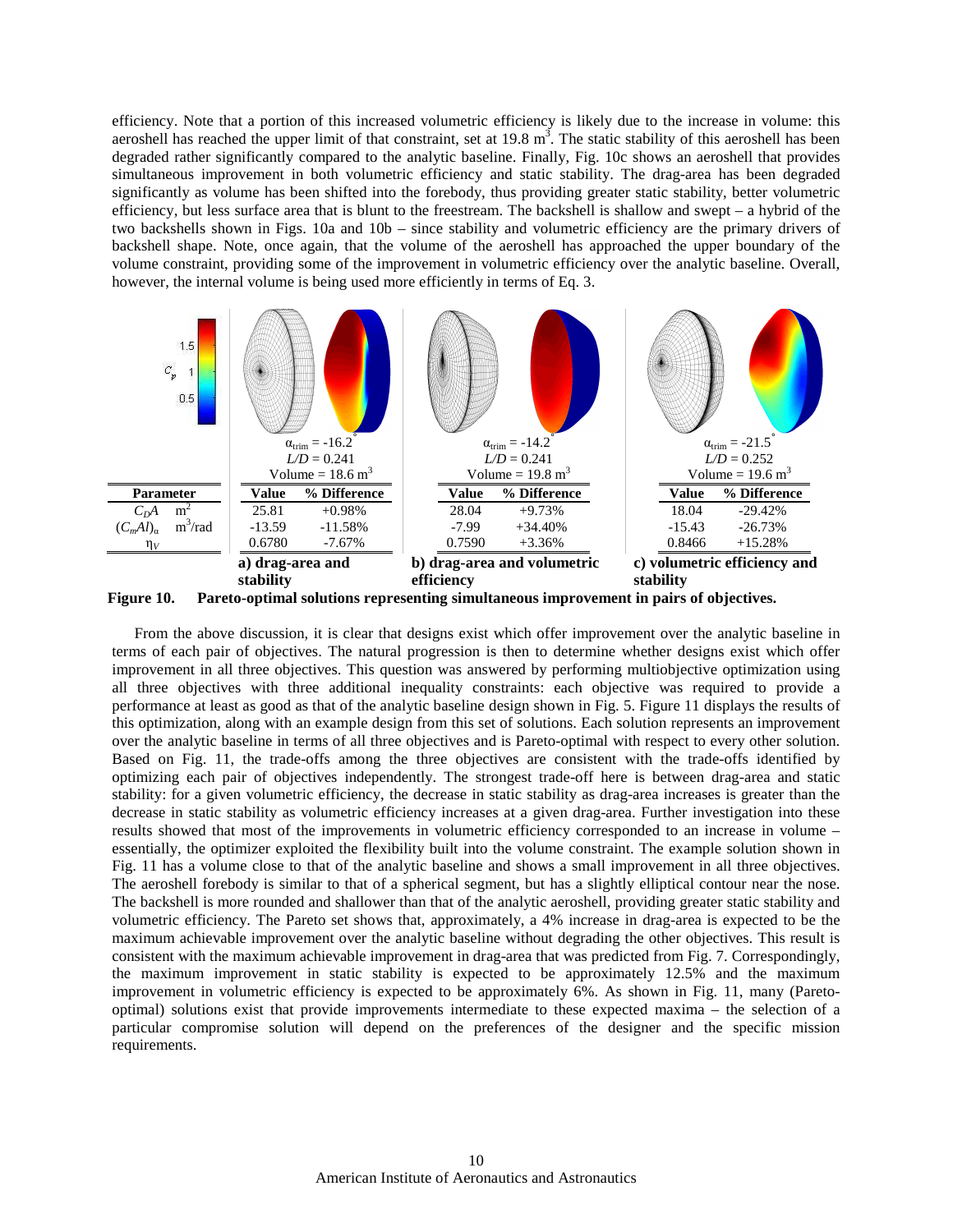

**Figure 11. Pareto-optimal solutions representing simultaneous improvement in all three objectives.** 

#### **VI. Conclusions and Future Work**

A capability to perform multiobjective aeroshell shape optimization based on Newtonian hypersonic aerodynamics has been developed. Several different methods for shape parameterization have been investigated, including analytic and synthetic shapes. Synthetic, or spline, surface formulations are used to represent the aeroshell shapes because such forms allow a large diversity of smooth-bodied shapes while maintaining a relatively low number of control points (or design variables) for optimization. In particular, NURBS surfaces provide an ideal geometric representation of complete aeroshells.

An optimization framework has been created (using iSIGHT) that enables use of multiobjective evolutionary algorithms to generate Pareto-optimal sets of solutions. Objectives and constraints are determined based on aerodynamics and the geometry of the aeroshell. They include, but are not limited to, *L/D*, drag-area, static stability, volumetric efficiency, CG offset, volume, and overall aeroshell size. After deriving design constraints based on the MSL mission, single- and multiobjective optimization was performed using drag-area, static stability, and volumetric efficiency objectives. Results revealed solutions that offer improvement in these objectives relative to the analytic 70° sphere-cone, which has been employed by all U.S. robotic Mars missions. These sets of Pareto-optimal solutions also served to highlight the fundamental trade-offs between drag-area, static stability, and volumetric efficiency.

The natural progression for this work is to add objectives that can account for the impact of TPS mass on aeroshell shape design. Specifically, this step will require relations between the local surface shape and convective and radiative heating. Stagnation-point heating is typically estimated using an effective nose radius; however, it would be more complete to account for heating away from the stagnation-point as well. The most obvious choice is to relate convective heating to local surface curvature along streamlines emanating away from the stagnation point. Radiative heating relations typically require an estimate of shock stand-off distance. It is not immediately clear how to estimate the shock stand-off distance along the entire aeroshell body, but such a relation will likely depend on local surface curvature as well. In terms of exploring the design space for other EDL missions, *L/D* will be parameterized and varied from a low value, say 0.3, to a high value, say up to 1.0. For each *L/D*, a different multiobjective optimization will be performed, giving not only sets of trade-off solutions for each *L/D*, but also aeroshell trend information across the range of *L/D*. Such information will be valuable to designers of future planetary EDL missions for which lifting aeroshells are an enabling component of the overall EDL architecture.

## **Acknowledgments**

This research was supported through a contract with the NASA ARMD Fundamental Aeronautics Program Hypersonics Project for High Mass Mars Entry System research. The input and guidance provided by Mark Schoenenberger of NASA Langley Research Center is greatly appreciated.

#### **References**

<sup>1</sup> Braun, R. D. and Manning, R. M., "Mars Exploration Mars Exploration Entry, Descent and Landing Challenges," Paper 1076, 2006 IEEE Aerospace Conference, Big Sky, Montana, March 2006.